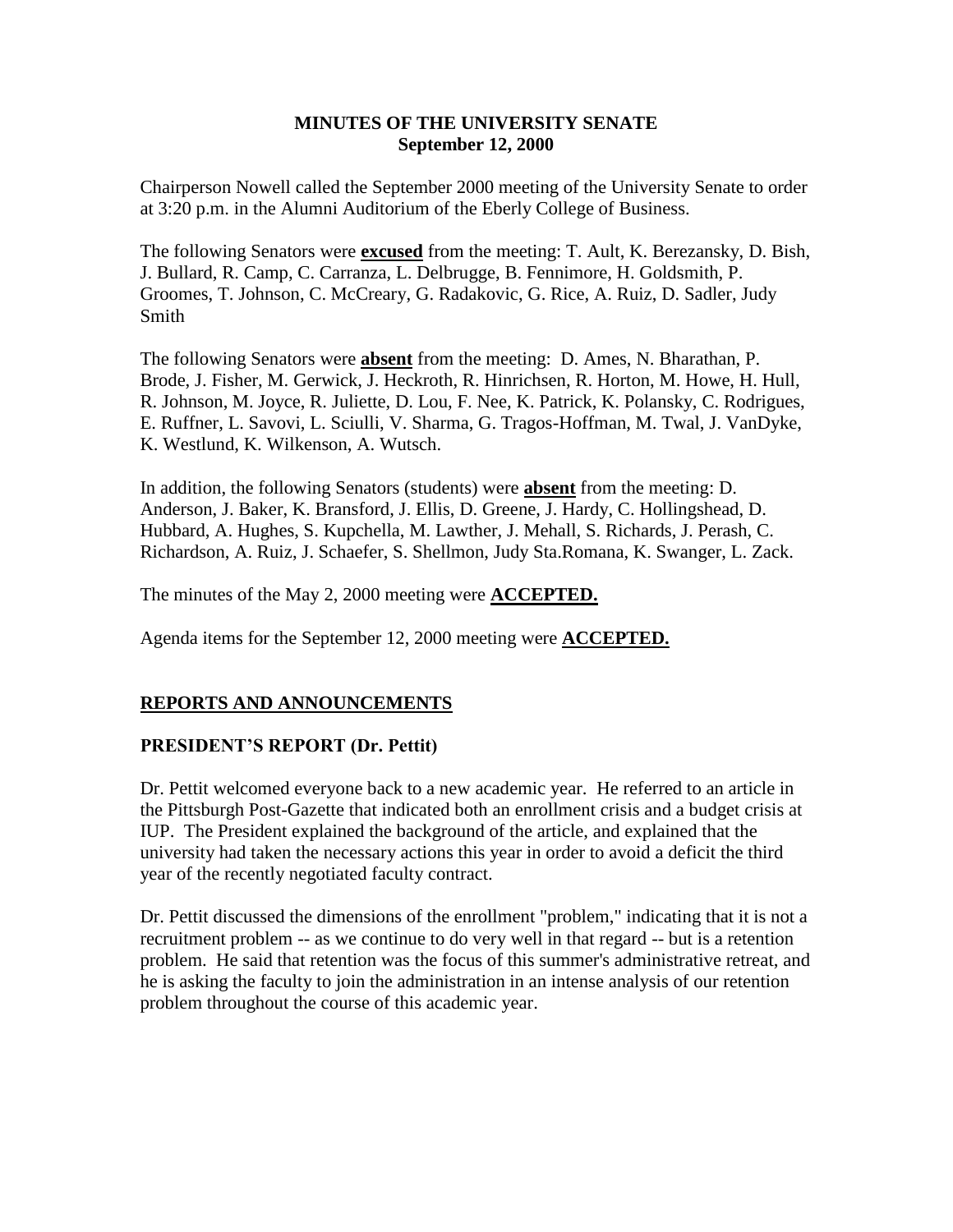### **PROVOST'S REPORT (Dr. Staszkiewicz)**

I would like to add my welcome back to the returning senators and to welcome those of you who are serving their first term on the Senate. I appreciate your dedication to serve. I also appreciate the willingness of Dr. Nowell to serve as chair and I pledge my support to him in that role.

Since it is still early in the semester, I have only a few comments to share with you today. First, I would like to make sure all senators are aware that we are finally in a position to implement a recommendation that has been floating around for many years. That is the conversion of our Library classification from the Dewey System to the Library of Congress System. We know that there will be some disruption, but we do intend to work with the Library and Educational Services Committee and the faculty to minimize this disruption.

Secondly, I am pleased to remind everyone of the major changes taking place at the Kittanning Campus. As has been announced before, this is the last year that we will be admitting residential students to that site. After this year, we will focus on workforcerelated programs for non-residential students. We are currently working with Armstrong County leaders to relocate the campus to a new facility on PA 28. I will share more information about this as the semester unfolds.

Thirdly, as many of you are painfully aware, we continue with the implementation of our new administrative systems, Banner. Many folks are working very hard to make this conversion a reality and we all ask your patience. Finally, a reminder that this year we will hopefully be able to secure AACSB accreditation in the Eberly College of Business and Information Technology and we will continue to work toward accreditation in Theater, Art and HRIM.

## **NOMINATION OF VICE CHAIRPERSON**

**Motion** to approve the following:

Megan Joseph, Vice President of the Student Congress, was nominated to serve as Vice Chairperson of the University Senate.

### Motion **APPROVED**.

No other nominations were received.

**Motion** was made to close the nominations.

#### Motion **APPROVED.**

**Motion** to approve by acclamation was received and passed.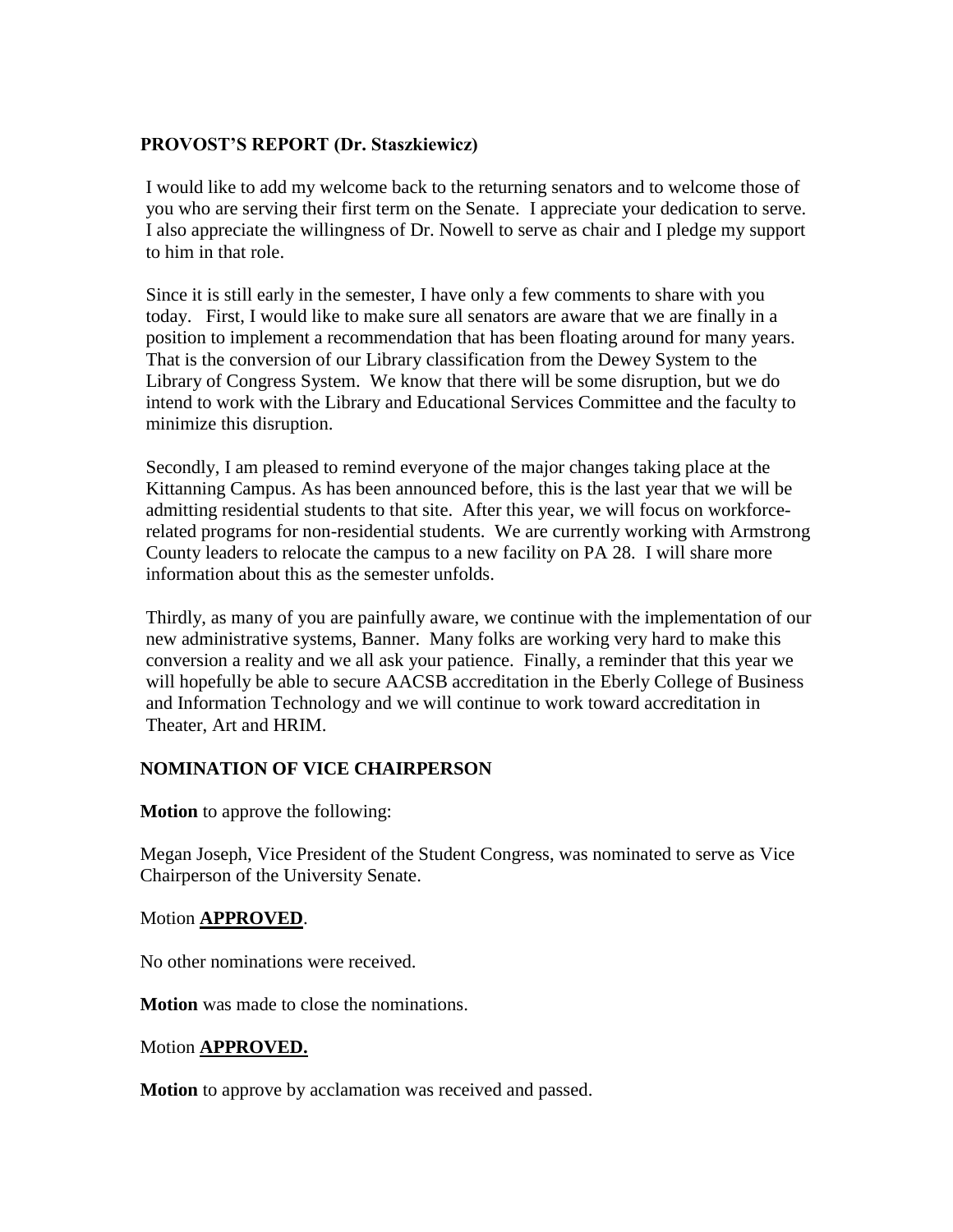### **CHAIRPERSON'S REPORT (Dr. Nowell)**

As we begin a new academic year, I would like to welcome back all of you who have previously served as senators, and all of the new senators with us. And I would like to welcome back those of you who showed up last week, when we did not meet, and I apologize to you for the misinformation for which I was the source that our first meeting was to be a week ago.

I have to admit that we are in a bit of disarray, given that we have lost our secretary for the semester. Cathleen Ray will be on medical leave this semester, and I want to thank Ramesh Soni for assisting me today with the secretary's duties. When we reach the Rules Committee's time in the agenda we will return to the issue of replacing her. Cathleen has indicated to me that she is willing to return in the spring, or, if the Senate prefers, to submit her resignation.

As I assume the position of chair this year, I have some good news and the bad news. The good news is that we are not in the middle of a contractual crisis with a possible strike looming ahead as we were last year at this time. The bad news is that we have the lingering issue of the composition of our curriculum committees and the process by which curriculum will be approved. As former co-chair of the Graduate Committee, I think that I bring some insights that will help to resolve these issues and allow us to move on. You will hear later about an alternative to the change in the by-laws from those tabled at our last meeting in May. The initial reactions to this plan have been positive from APSCUF, and my hope is that this body will also see them as a positive change.

As we look at this issue of curriculum, I am in great distress over some of the events that have occurred this past year. In addition to some other "bending of the rules" by personnel regarding the curriculum approval process, a major violation of Senate procedures occurred at the end of the year, about which I spoke to this body at our May meeting. Specifically, management approved the offering of an extension of our existing doctoral program in Administration and Leadership to be based at East Stroudsburg University and taught by their faculty under the monitoring of our faculty. This program has been formalized through a contract with East Stroudsburg, students have been admitted, and courses are being taught. Clearly this program should have been submitted to the Graduate Committee and Senate and received approval prior to its being formalized and prior to the beginning of actual offerings.

In my mind, this is a grievous offense, one at which I personally am very insulted. I met with our Provost and presented my views in no vague terms. There is always, of course, another side to every issue. I listened to his explanation, which included great pressure from the SSHE system to move on this program and similar joint programs. The problem with that argument is that this program was first brought forth almost three years ago, allowing plenty of time for submission of its approval through the curriculum process. He conceded that was true and apologized for what has happened.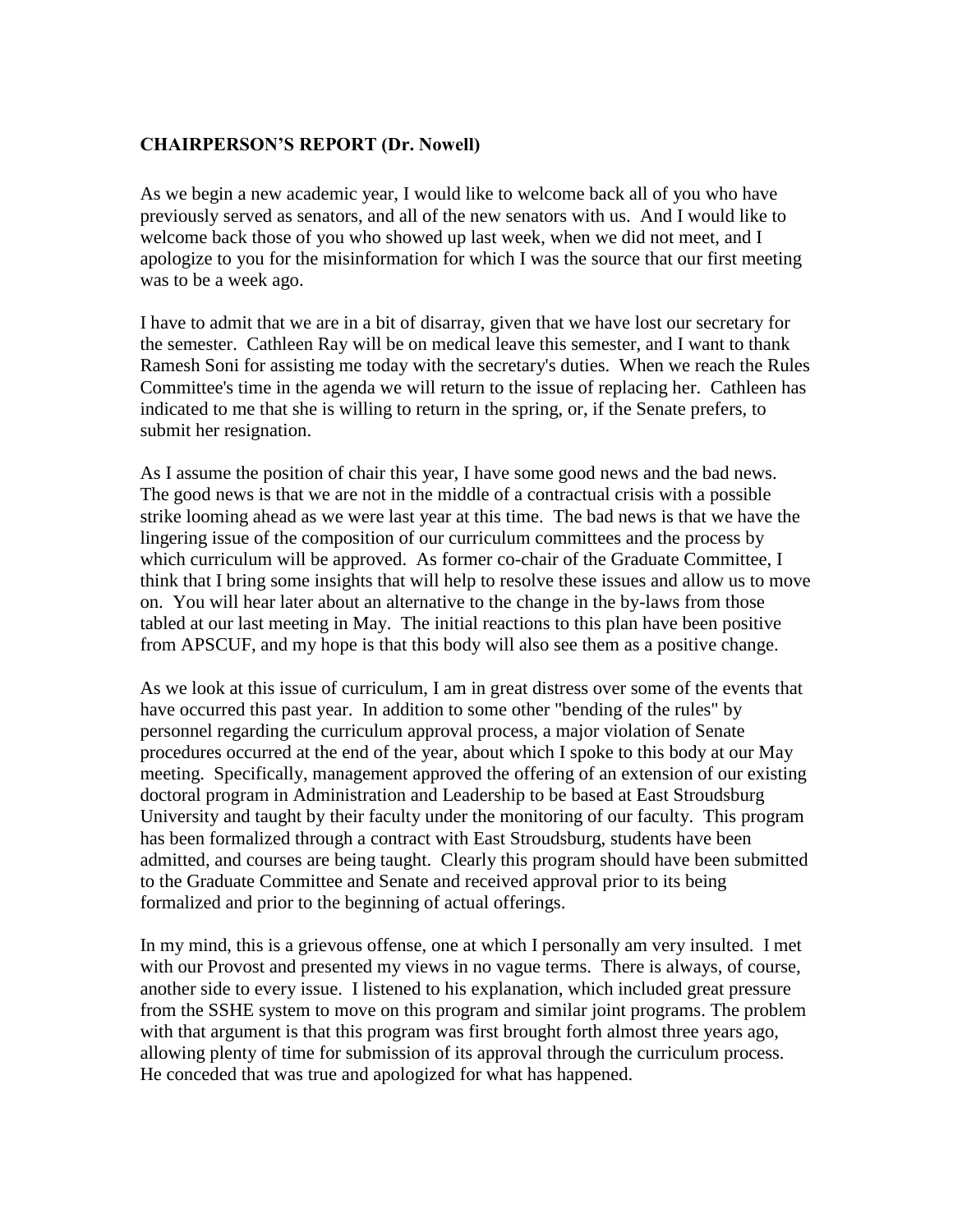I cannot speak for our curriculum committees or for the Senate as a whole, but I personally hope that we can accept this apology and move on. The program has now been presented to the Graduate Committee for its consideration. I have a great desire to work with management concerning issues that come to this Senate. In my mind we are working toward similar goals, and I will do my best to see that administrators and faculty, as well as the students and staff, in this Senate work in a collegial manner. But apologies are empty unless they are followed by change in behavior. And make no mistake about it, we will not stand aside and let our contractual and constitutional directives regarding our role in control of the curriculum be usurped.

Make no mistake about this either: it is not only the administration that has sought to bypass the curriculum approval process. Even more distressing to me are the efforts of the faculty at this university to get what they want without following the rules. Ironically, it is the same contract that protects these few individuals, that they demand, as they seek to get their way with curriculum. (And, of course, the union cannot grieve them, since they are faculty.) We, as senators, must be diligent to see that our departments are following correct procedure. We must help our colleagues to understand that the curriculum approval process is so important in maintaining the quality of our programs and this university. And our deans must not approve proposals that are violating the curriculum process.

One problem, as I see it, is that faculty seems to see the curriculum approval process as a burden, rather than an opportunity to maintain quality, a chance to get feedback that will improve our proposals. I often hear complaints about the time required to get proposals through. At one time, my perception about our curriculum committees was strongly influenced by these comments. Then I actually worked on a curriculum committee. I found that most delays, not all, but most, were caused by proposals not following the guidelines provided to faculty. We faculty often complain about our students not being able to follow directions, or not asking questions when they don't understand. Then we turn around and do the same thing.

On the other hand, I have also seen the tendency of committee members to be extreme in their picking apart of proposals. We often focus on proposals like we are correcting student research papers, seeing our role as not only to maintain quality, but also to teach our colleagues how to write better. Clarity of proposals is necessary; Pulitzer Prize level of writing is not. It is my hope that our curriculum committees will continue to work on the guidelines for curriculum approval. I know that a revision of the graduate curriculum handbook is soon to be published. My goal is that they can accomplish their purpose while simplifying, as much as possible, a process that can be daunting to faculty members developing proposals.

Now that I have pretty much alienated everyone, let me turn to the curriculum process on the floor of the Senate. My interpretation of the right of faculty to control the curriculum is that this body as a whole has no authority to change curriculum on the floor. When curriculum proposals come to us, except for minor editorial changes, we have the option, as I see it, of approval, disapproval, or sending it back to committee. Significant changes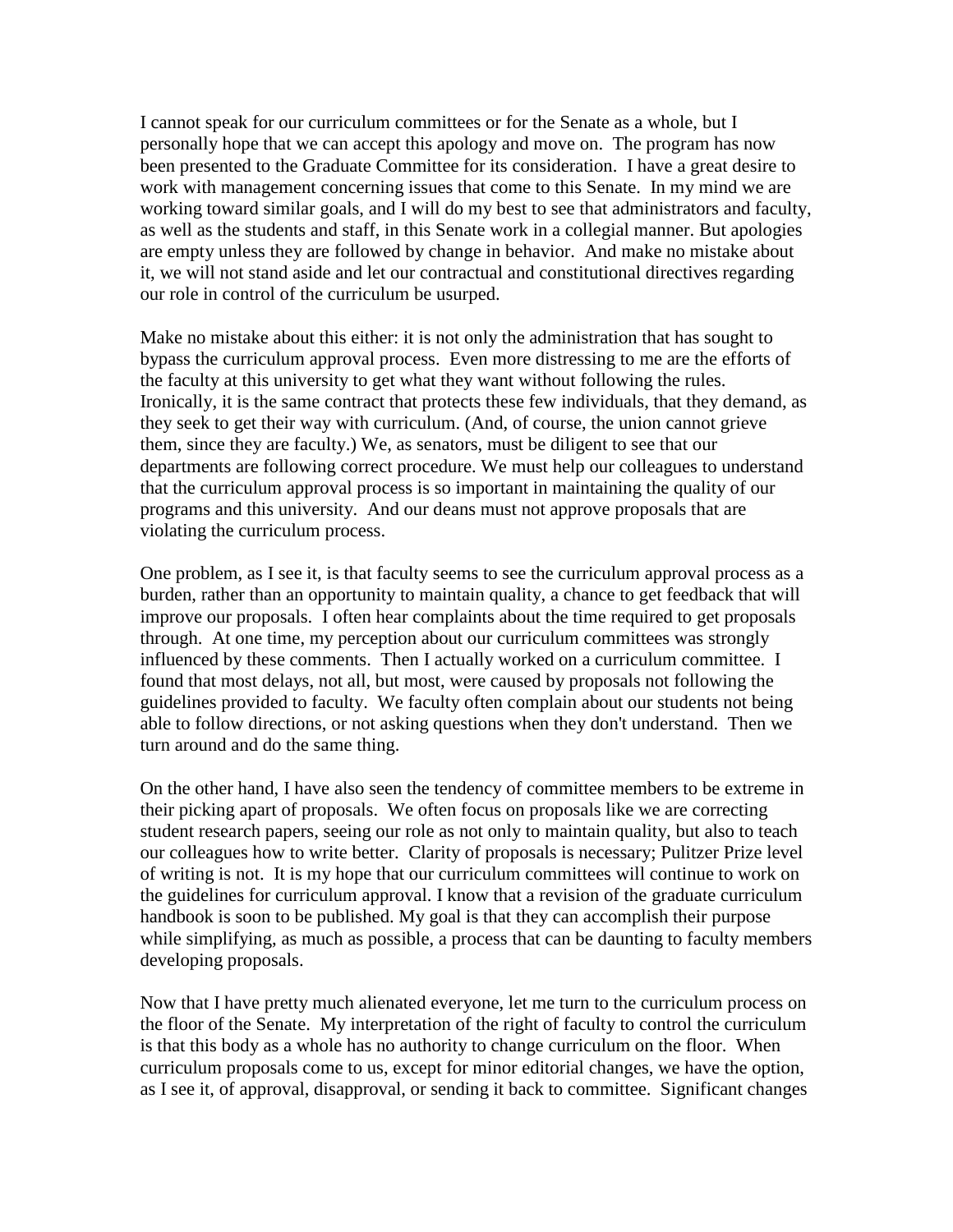must be made only at the department level and then returned through the regular process. Therefore, I will not recognize motions to modify proposals that are presented by the curriculum committees.

Turning from the curriculum process, I would also ask you to recall that, no matter what position you hold outside this body, when you step in here, you are all senators. As such, you have the equal right to speak on issues that come before this body, but at the same time you are to follow parliamentary procedure. In general, there should not be back and forth exchanges among senators on the floor. All speakers must be recognized by the chair. Furthermore, as the university seeks to formalize guidelines for civility in the classroom, I urge you to set the example here in the Senate. Whatever your feelings about issues, personal attacks have no place in our proceedings.

There is a story about a wise old man who lived in a village and was revered by all - except for some impertinent young people. An adolescent boy on day decided to test the old man's wisdom. He captured a small bird, and approached the old man with the bird cupped in his hands.

"Old man," he said, "is this bird alive or dead?" If the old man said the bird was alive, the boy planned to crush the bird in his hands and show him that it was indeed dead. If the old man said the bird was dead, the boy planned on releasing the bird and letting it fly away. The old man looked into the eyes of the boy and replied, "As you will, my son. As you will."

The effectiveness of this Senate depends on your will. Your participation in committees and attendance at these meetings is crucial. I urge you to be prompt and to remain until the end of the meeting. Our important business should not be in danger of postponement because we do not have a quorum. The time of our meeting is 3:15 to 5:00 pm. Please be here during those times. For those of you who are new, we occasionally go past that closing time, if a motion to extend the meeting is approved. Your forbearance is appreciated.

I will seek to recognize senators by name, but as I get older, I find that my chances of blanking on names of people I have known for years becomes more and more common. Please understand and if I don't call your name, state your name clearly for our secretary. Despite my hearing aids, I find this environment often difficult for understanding people. Unless you speak like Diane Duntley, you may wish to ask for a microphone. Any delay in our proceedings will be made up by our all being able to understand your contribution.

Thank you for your attention to this presentation. I will make every attempt to avoid being so verbose in future meetings.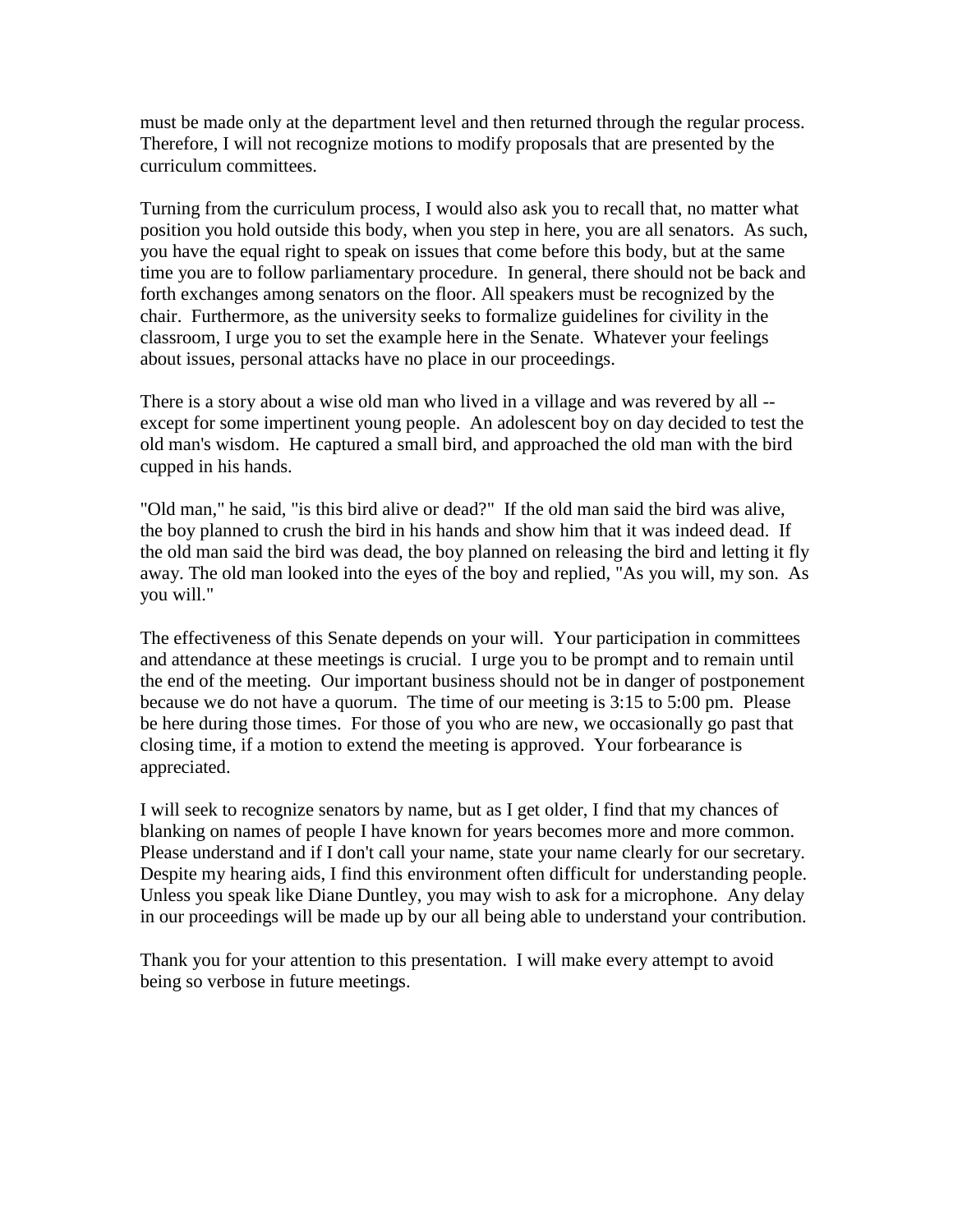## **VICE CHAIRPERSON'S REPORT (Senator Joseph)**

My name is Megan Joseph. I am currently a Criminology/Psychology double major here at IUP. As Vice Chair of the Senate I would like to recognize the other students who are members of the Senate, and I hope all of our faces become familiar to you.

The SC President and I plan on being very active this year. Committees are in the process of being assigned, and we have met with various people on campus (for example, Dr. Pettit, Dr. Goldsmith, etc.). We are in the process of appointing an ad-hoc spirit committee.

We encourage students to become involved in the general assembly. The next meeting is on September 18 at 7:30 p.m. in the HUB room 222.

### **OLD BUSINESS**

### **SSHE SEXUAL HARASSMENT POLICY**

Issue still pending. No report.

### **STANDING COMMITTEE REPORTS**

**RULES COMMITTEE—**(Chairperson Radell)

**Motion** by Senator Soni, seconded by Senator Buriok to nominate Jonathan B. Smith as Senate Secretary. Motion **APPROVED**.

No other nominations were received.

**Motion** by Senator Soni, seconded by Senator Novels to close the nominations.

### Motion **APPROVED.**

**Motion** to approve by acclimation by Senator Stein, seconded by Senator Zoni.

The first meeting of the Rules Committee was on Tuesday, September 5, 2000. Senator Radell was elected chair.

The next meeting will be Tuesday, September 19, 2000 in 214 McElhenny Hall at 3:15 p.m.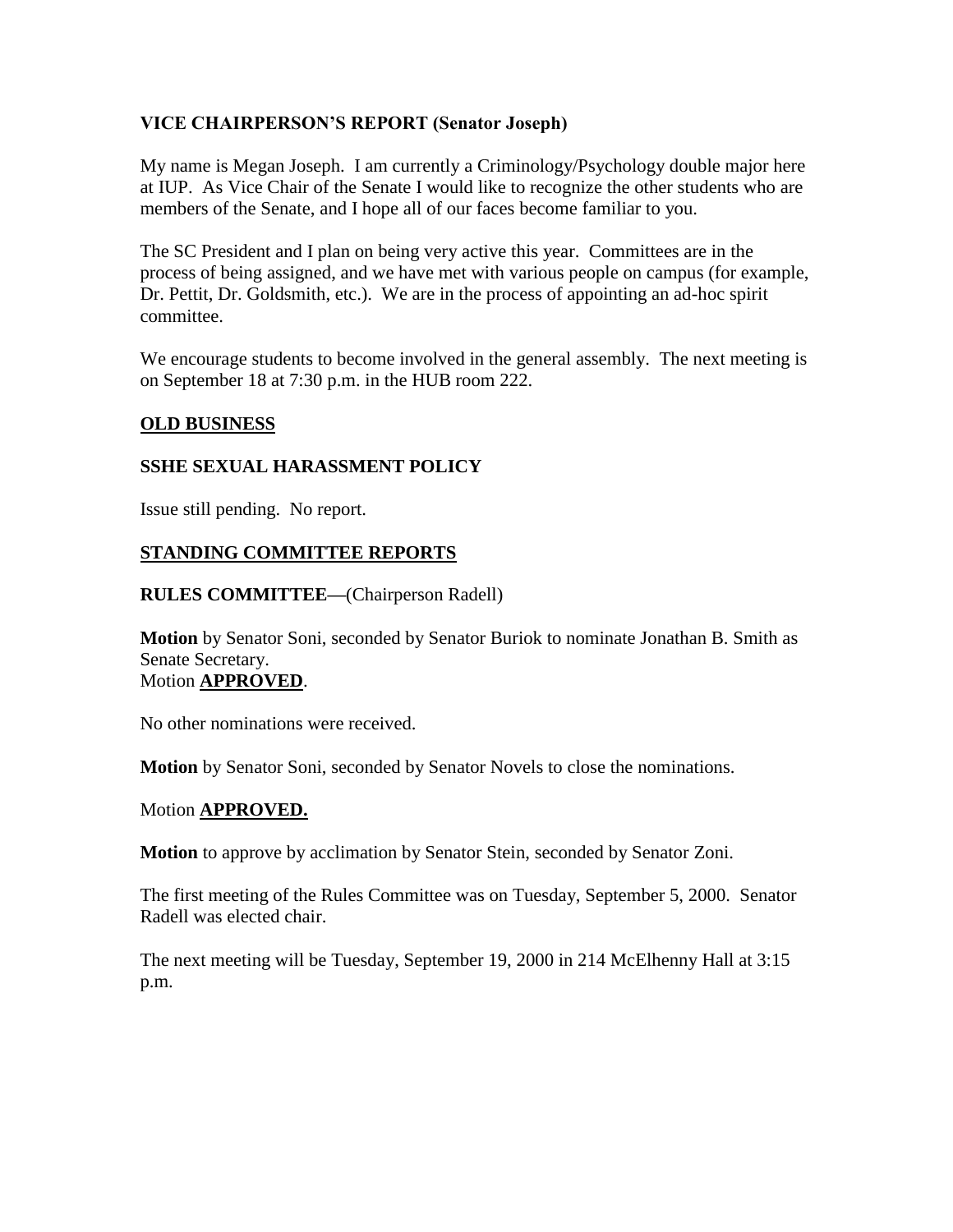# **ACADEMIC COMMITTEE—**(Chairperson Duntley)

The first meeting of the Academic Committee will be held on Tuesday, September 19, 2000 in room 313 of Pratt Hall, at 3:15 p.m.

## **AWARDS COMMITTEE—**

No report submitted. The chair of this committee has yet to be selected, and the committee traditionally has the first meeting of the fall semester in October.

### **CURRICULUM COMMITTEE—**(Chairperson Sechrist)

Initial meeting was on Tuesday, September 5, 2000. The committee is waiting for the student members to be appointed. This committee should have proposals ready for the October 3, 2000 meeting.

## **GRADUATE COMMITTEE—**(Chairperson Condo)

This committee will meet in the HUB room 225 on September 19, 2000.

# **LIBRARY AND EDUCATIONAL SERVICES COMMITTEE—**

This committee will meet in the Stabley Library on September 19, 2000 from 3:15-5:00 p.m.

## **NONCREDIT COMMITTEE—**(Chairperson Wolf)

This committee will meet in the Continuing Education Conference Room on September 19, 2000 from 3:15-5:00 p.m.

### **RESEARCH COMMITTEE—**(Chairperson Numan)

This committee will meet in the Stright Hall Conference Room on September 19, 2000.

### **STUDENT AFFAIRS COMMITTEE—**

The date and time of this committee meeting will be announced later in the month of September.

## **UNIVERSITY DEVELOPMENT AND FINANCE COMMITTEE—**

It was reported and assured that the committee will meet in the near future.